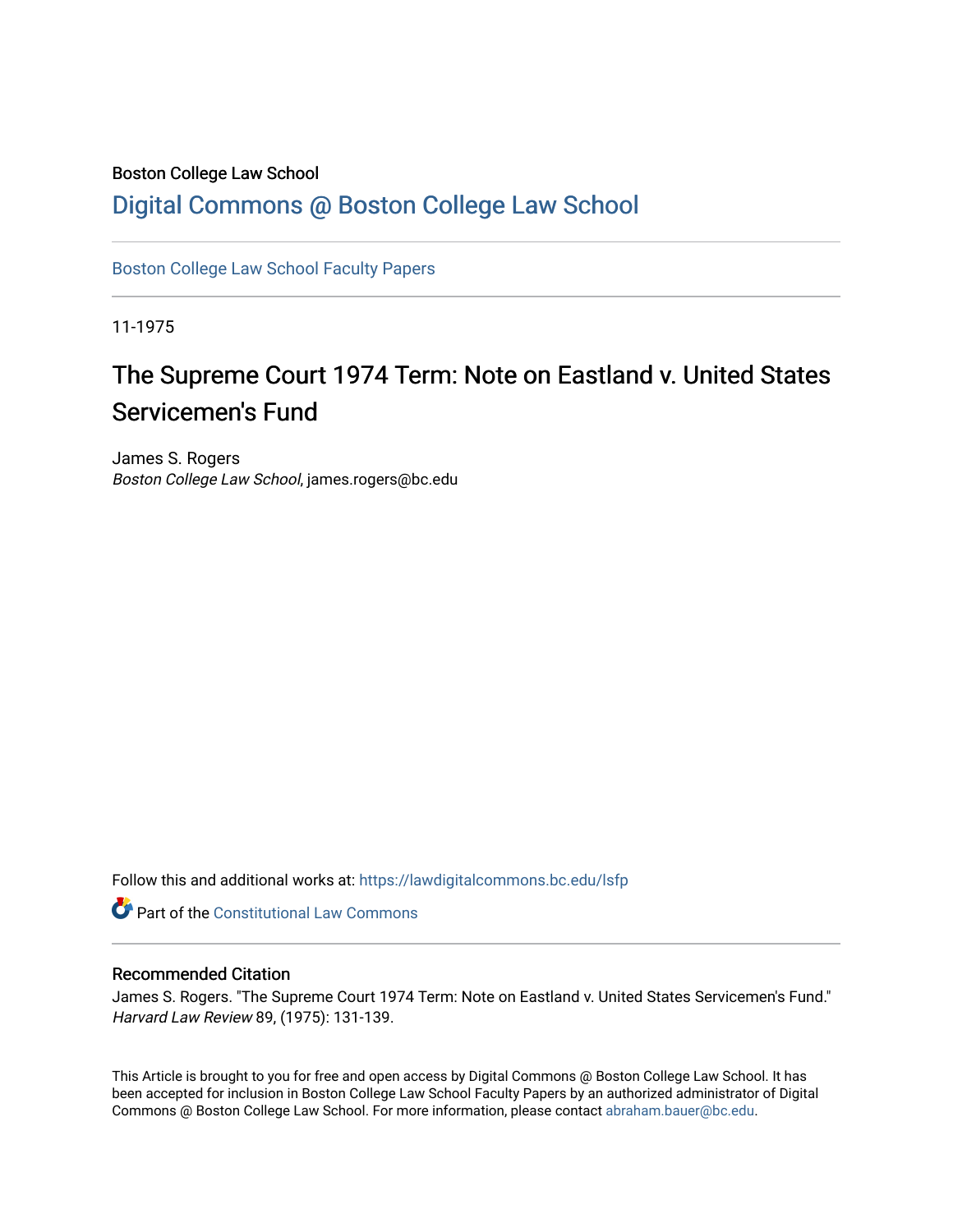delineating the circumstances in which privacy will take precedence over expression. It is clear that the Court's inability to render an authoritative construction of a state statute **63** did not compel a holding of facial invalidity rather than a declaration of a per se rule followed by remand of Erznoznik's case.<sup>64</sup> Neither method would remove or alter the text of an ordinance on the books.<sup>65</sup> Both assume that primary actors will determine their first amendment rights in light of the Court's latest opinions. Thus neither method can claim to be a superior means of dissipating the chilling effect of an overbroad law. Announcing a per se rule should generally be preferred, however, because facial invalidation deprives the state of the benefits of a law's permissible applications, as well as preventing its impermissible **ones. <sup>66</sup>** Overbreadth review should therefore be employed only when the Court is unable to formulate a satisfactory general rule of privilege. The *Erznoznik* Court's choice of overbreadth review, then, signals a reluctance to forfeit doctrinal flexibility by announcing a comprehensive rule governing the conflict between privacy and expression. Its hesitation in defining obscenity as to minors suggests a belief that reentry into an area recently committed to states and localities would be inopportune and could indicate concern that the Court's own obscenity decisions have failed to provide workable standards.

#### *G. Speech or Debate Clause*

*Reviewability of Congressional Committee Subpoenas.* **-** The speech or debate clause of the Constitution prohibits the questioning of congressmen "in any other Place" "for any Speech or Debate in either House."<sup>1</sup> The Supreme Court has decided only nine cases involving this clause, with seven of those decisions occurring in the past decade.<sup>2</sup> In its most recent decision,

*" See* **95 S.** Ct. at **2276** ("invalidation **[which] may** result **in** unnecessary interference with **a** state regulatory program").

**'U.S. CONST. art. I,** § **6.**

2 Eastland v. United States Servicemen's Fund, **95 S.** Ct. **1813 (i975); Doe** v. McMillan, **412** U.S. 3o6 (1973); **Gravel** v. United States, 408 U.S. **6o6 (1972);** United States v. Brewster, 4o8 **U.S. 5o2 (2972);** Powell v. McCormack, **395** U.S. **486** (i96q); Dombrowski v. Eastland, 387 U.S. **82 (x967);** United States v.

**19751**

**<sup>&</sup>quot;** Gooding v. Wilson, **405** U.S. 518, **520** (1972).

**<sup>&</sup>quot;** *See,* **e.g.,** Time, Inc. v. Hill, 385 U.S. 374, 397 (1967) (remanding for state courts to apply definition of libel announced in earlier case).

**<sup>651</sup> J. SUTHERLAND, STATUTES AND STATUTORY CONSTRUCTION** § **2.07,** at **24 (C.** Sands ed. 1972); O. FIELD, THE EFFECT OF AN UNCONSTITUTIONAL STATUTE 10 **(1935)-**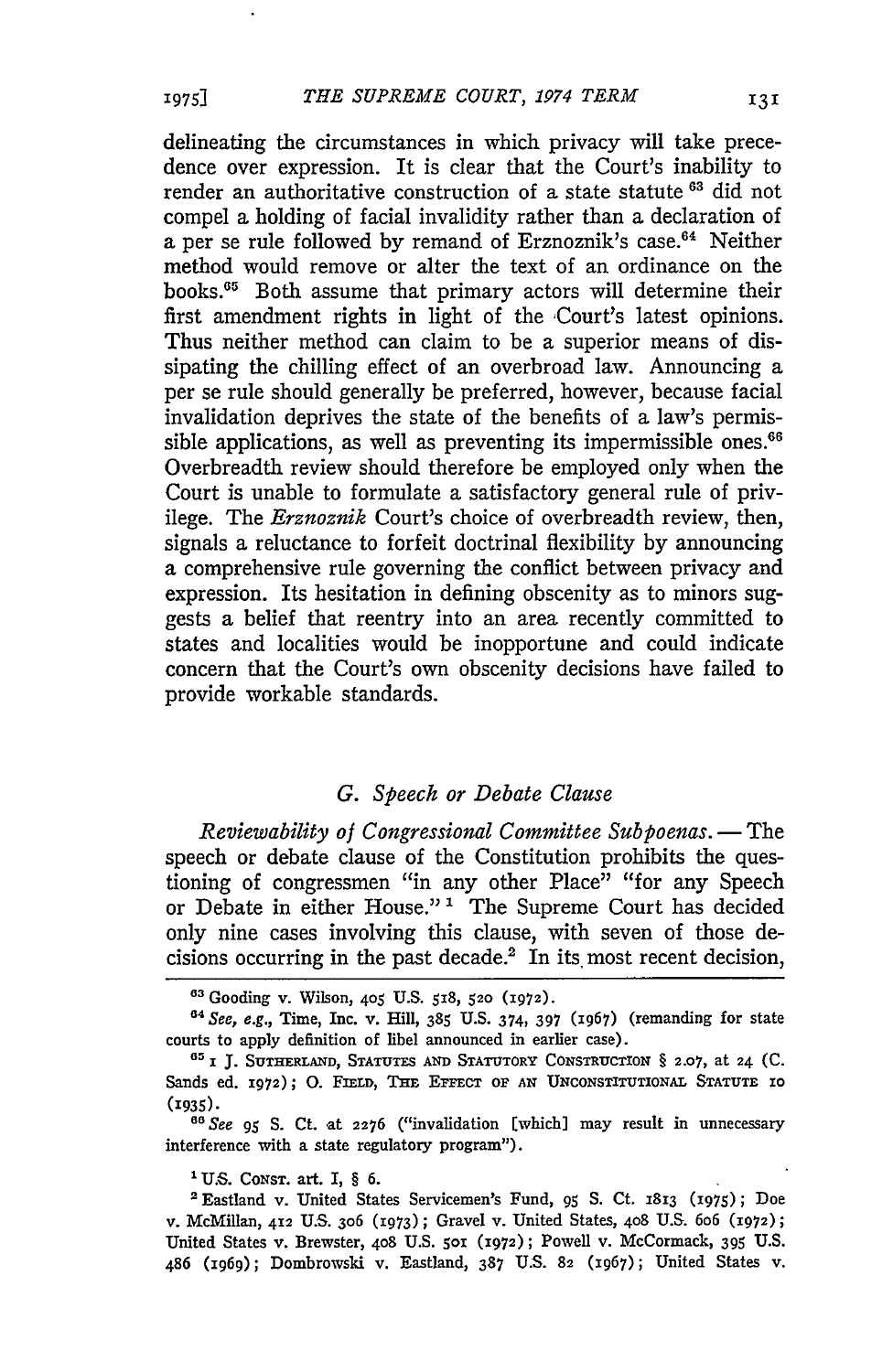*Eastland v. United States Servicemen's Fund,3* the Court held that the members and chief counsel of a congressional subcommittee were immune from a suit to enjoin enforcement of a subpoena issued by the subcommittee and alleged to infringe first amendment rights. Although this result is directly supported by prior authority, the opinion of the Court suggests that a new interpretation of the speech or debate clause may be emerging.

United States Servicemen's Fund (USSF), a nonprofit association, established coffeehouses near military bases and aided in the publication of newspapers for military personnel. Through these operations, USSF claimed to provide dissenting servicemen with a forum for expressing opposition to the war in Vietnam.4 As part of a wide-ranging inquiry into domestic subversive activities,<sup>5</sup> the Senate Subcommittee on Internal Security, chaired by Senator Eastiand, issued a subpoena duces tecum to a bank with which USSF maintained an account, directing it to produce all records pertaining to that account.

Before the bank complied, USSF brought an action against the subcommittee's members and chief counsel, seeking a declaratory judgment that the subpoena was invalid and an injunction against its enforcement.<sup>6</sup> USSF's principal contention was that the subpoenaed records would disclose the identity of its members and the donors of its funds, chilling their first amendment rights to associate and to advocate controversial positions.' The Court of Appeals for the District of Columbia Circuit accepted USSF's constitutional claim and rejected the subcommittee's defense that the suit was barred by the speech or debate clause.<sup>8</sup>

The Supreme Court reversed. Chief Justice Burger's majority

**<sup>4</sup>***See id.* at **1816-17.**

'The inquiry was authorized by S. Res. **341,** gist Cong., 2d Sess. **(i97o),** which directed the subcommittee to study the operation of the Internal Security Act of **I95O,** 5o U.S.C. *§§* 78x-98 **(1970).**

**6 95 S.** Ct. at **1817-i8.**

'See *id.* In support of its contention, USSF relied on such cases as Gibson v. Florida Legislative Investigation Comm., **372** U.S. 539 (3963); Louisiana *ex* rel. Gremillion v. NAACP, 366 U.S. **293** (ig6i); Bates v. City of Little Rock, **361** U.S. **516 (196o);** NAACP v. Alabama *ex rel.* Patterson, 357 U.S. 449 (1958); Pollard v. Roberts, **283** F. Supp. **248** (E.D. Ark.), *aff'd per curiarn,* **393 U.S. 14** (1968). *See* joint Brief of Respondents at **o-i7,** Eastland v. United States Servicemen's Fund, *95* **S.** Ct. **1813** (1975). These cases recognized that, in certain circumstances, associations have a protected first amendment interest in preventing disclosure of their membership.

8488 F.2d **1252** (D.C. Cir. 1973).

Johnson, **383 U.S. I6g (x966);** Tenney v. Brandhove, **341 U.S. 367** (ig5i) (dictum); Kilbourn v. Thompson, 103 U.S. 168 (1881).

**a95 S.** Ct. **x813 (I975).**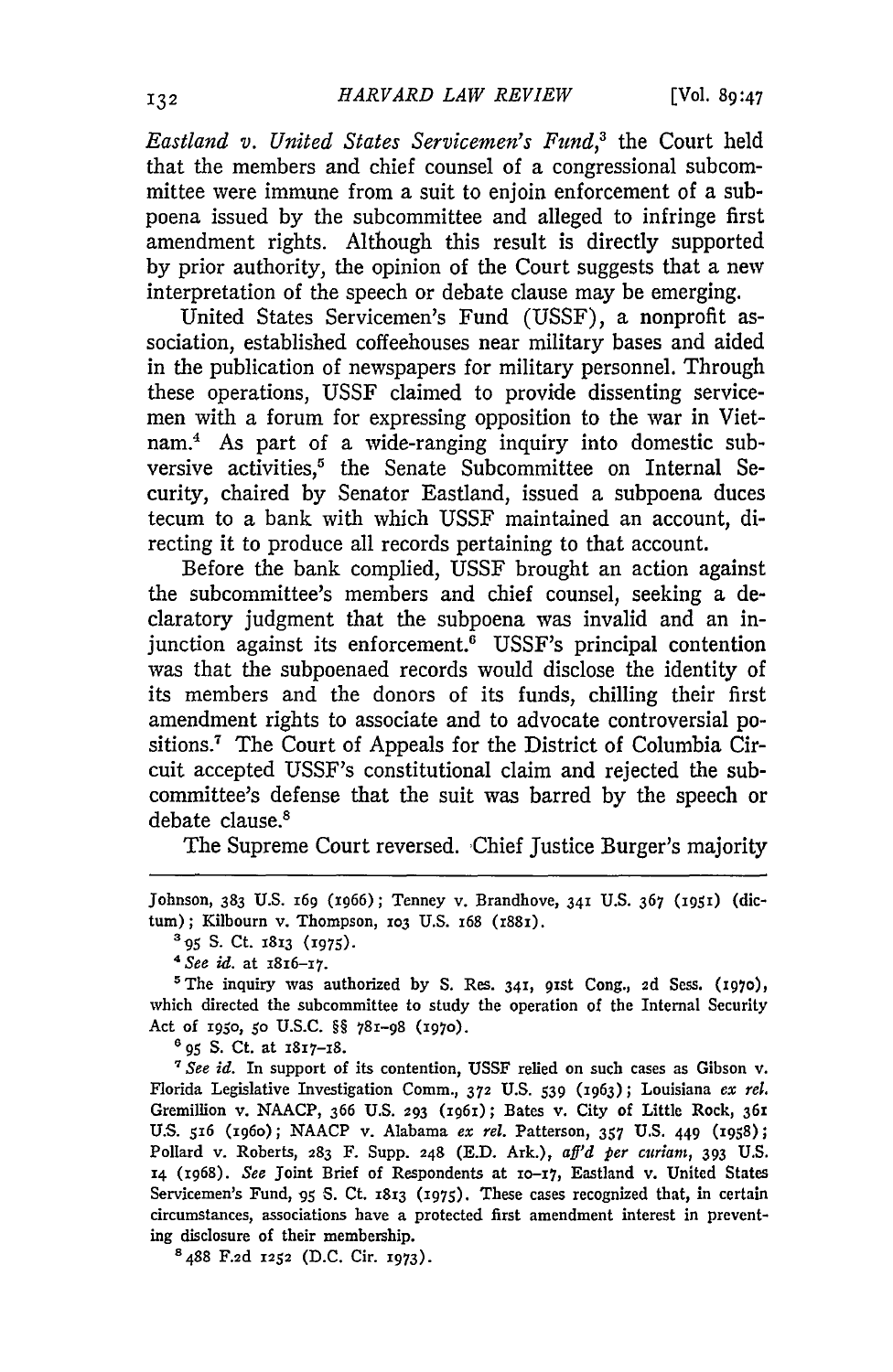opinion **I** first stated the established doctrine that activities of congressmen that fall within the "legitimate legislative sphere" are protected from judicial interference by the speech or debate clause.<sup>10</sup> The Court ruled that the actions of the defendants $$ authorizing and issuing the subpoena - fell within this sphere, since those actions were taken in the exercise of the congressional power of investigation. Because of the absolute nature of the clause, the Court declined to consider USSF's claims that issuance of the subpoena was motivated by an improper purpose and that enforcement of the subpoena would infringe its first amendment rights.<sup>11</sup>

As Justice Marshall indicated in a concurring opinion,<sup>12</sup> the Court's decision follows directly from the first speech or debate clause case, *Kilbourn v. Thompson*,<sup>13</sup> and the recent case of *Gravel v. United States. 4 Kilbourn* involved the arrest, at the direction of the House of Representatives, of a person who had failed to comply with a congressional subpoena. In Kilbourn's suit for false arrest, the Supreme Court held the congressmen who had ordered the arrest immune from suit on the ground that the speech or debate clause protects not just debate, but "things generally done in a session of the House by one of its members in relation to the business before it."<sup>15</sup> The *Kilbourn* Court did not dismiss the suit entirely, however; the suit was allowed to proceed against the Sergeant at Arms of the House, a minor functionary who had carried out the arrest.<sup>16</sup> Thus, although *Kilbourn* established that the validity of a congressional act cannot be questioned in a suit against congressmen acting in their legislative capacities, it does allow judicial review of that issue in a suit against a functionary. The vitality of *Kilbourn's* distinction has been reaffirmed by the Court in recent speech or debate clause cases. $17$ 

*<sup>10</sup>See 95* S. Ct. at 182o-21, *citing* cases cited at note 2 *supra.*

*"See* **95** S. Ct. at 1821-25.

**1d.** at 1826-29.

**13 xo3 U.S.** 168 **(I88i).**

**14408 U.S.** 6o6 **(1972).**

**is** *xo3* U.S. at 204. *See also* Gravel v. United States, **408** U.S. 6o6, **625 (2972)** (clause applies to activities that are "an integral part of the deliberative and communicative processes by which Members participate in committee and House proceedings with respect to the consideration and passage or rejection of proposed legislation or with respect to other matters which the Constitution places within the jurisdiction of either House").

**<sup>16</sup>**io3 U.S. at **205.**

**<sup>17</sup>***See, e.g.,* Doe v. McMiUan, **412** U.S. 3o6, 314-16 (1973) (congressmen and

<sup>&</sup>lt;sup>9</sup> The Chief Justice was joined by Justices White, Blackmun, Powell, and Rehnquist. Justice Marshall, joined by Justices Brennan and Stewart, filed an opinion concurring in the judgment. Justice Douglas dissented.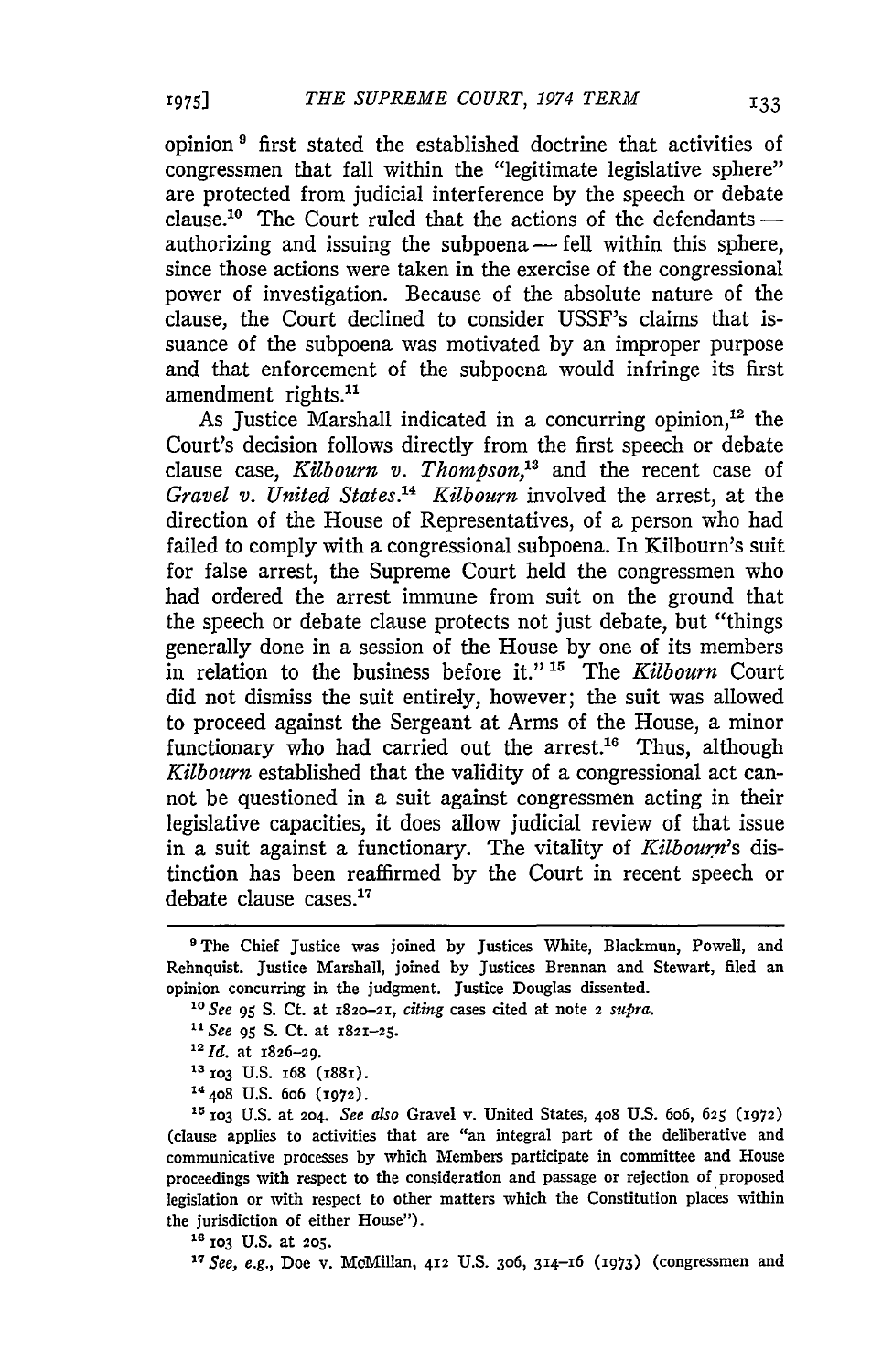In *Servicemen's Fund,* the defendant chief counsel of the subcommittee might have been considered a functionary against whom suit could proceed under *Kilbourn.* In the *Gravel* case, however, the Court had found that some congressional aides are so closely associated with congressmen that they should be treated as the legislators' "alter egos" for purposes of the speech or debate clause. 18 The *Servicemen's Fund* Court placed the subcommittee counsel in this category, noting that the plaintiffs' complaint had not distinguished between the counsel's actions and those of the subcommittee members.<sup>19</sup> Because there were no defendants other than the members and counsel, the Court could apply the absolute terms of the speech or debate clause and avoid the difficult issue presented by the conflict between the congressional need for information and the plaintiffs' first amendment interests.

Although the result in *Servicemen's Fund* is readily explained by precedent, the Chief Justice's opinion suggests that the Court is willing to reconsider the continued permissibility of suits against functionaries challenging congressional actions. The Court's new test is apparently that, when actions directed by Congress or its committees are "essential to legislating," **20** their validity cannot be inquired into by the judiciary. Adoption of this proposition does not seem warranted by the functions the speech or debate clause was intended to serve.

The historical purpose of the speech or debate clause <sup>21</sup> was to allow individual congressmen to perform their duties, free from fear that their decisions would become the subject of a civil or criminal action.22 Without extensive congressional freedom of

aides immune for preparation and publication of committee report alleged to violate privacy rights; suit allowed against Public Printer and Superintendent of Documents); Powell v. McCormack, 395 U.S. 486, 501-06 (1969) (congressmen immune for voting to exclude elected representative; suit allowed against House Clerk, Sergeant at Arms, and Doorkeeper). **<sup>18408</sup>**U.S. at 616-17.

*1" See 95* S. Ct. at **1823.** A distinction between the actions of members of a subcommittee and their counsel formed the basis for holding the counsel unprotected by the speech or debate clause in Dombrowski v. Eastland, 387 U.S. **82** (1967). *See* Gravel v. United States, **408 U.S.** 6o6, 619-20 **(1972).**

*20See 95* **S.** Ct. at **1825-26.** Although the phrase "essential to legislating" appears in Gravel v. United States, 408 U.S. 606, 621 (1972), Servicemen's Fund seems to give the words a new significance.

21 For accounts of the history of the privilege in England and the United States, see Reinstein & Silverglate, *Legislative Privilege and the Separation of* Powers, 86 HARV. L. REV. 1113, 1120-44 (1973); Cella, The Doctrine of Legis*lative Privilege of Freedom of Speech and Debate,* 2 SUFeoLx **U.** L. **REv. i, 3-3o** (1968).

*22See* Gravel v. United States, **408 U.S.** 6o6, 618 **(1972)** ("fundamental purpose" of clause is "freeing the legislator from executive and judicial oversight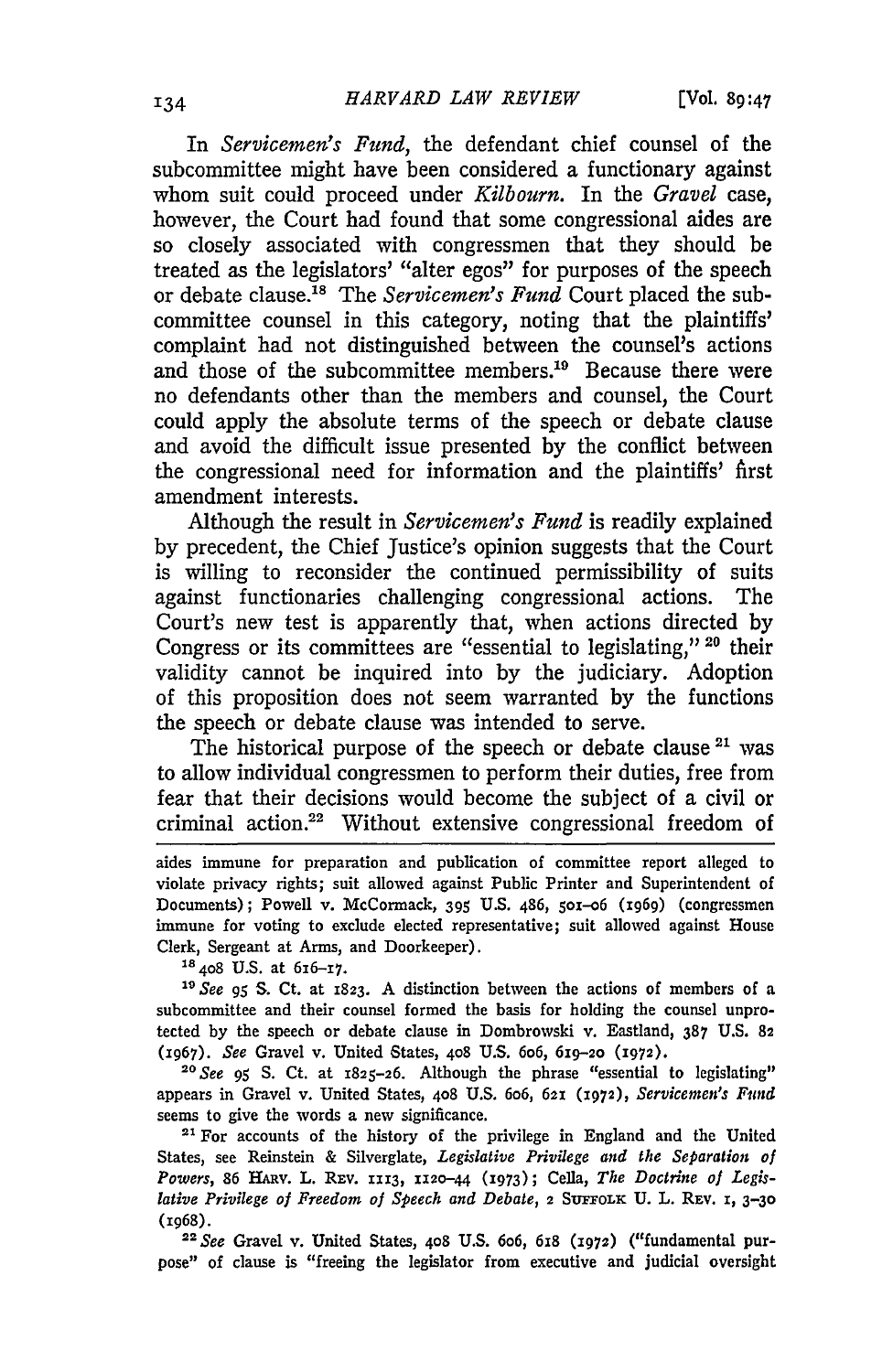speech, it was thought that the deliberations of Congress might be impaired.<sup>23</sup> Without protection from criminal prosecutions by the executive branch, the ability of congressmen to function independently could be destroyed.24

The extensive personal immunity granted by the clause, however, has never been thought to shield exercises of congressional power from judicial review.<sup>25</sup> The Constitution allocates only certain powers to Congress, and a judicial determination of whether those powers have been exceeded is normally considered vital in preserving a check on the legislature and a balance between the powers of the three branches of government.<sup>26</sup> Such

that realistically threatens to control his conduct as a legislator"); *cf.* Coffin v. Coffin, 4 Mass. **i, 27** (1808) (state constitution) ("These privileges are thus secured, not with the intention of protecting the members against prosecutions for their own benefit, but to support the rights of the people, **by** enabling their representatives to execute the functions of their office without fear of prosecutions, civil or criminal.").

**<sup>23</sup>**James Wilson, a member of the committee that drafted the speech or debate clause, *see* Reinstein & Silverglate, *supra* note **21,** at **1139** n.138, stated:

In order to enable and encourage a representative of the publick to discharge his publick trust with firmness and success, it is indispensably necessary, that he should enjoy the fullest liberty of speech, and that he should be protected from the resentment of every one, however powerful, to whom the exercise of that liberty may occasion offence.

**i THE WORKS** OP **JAMES** WIISOn **421** (R. McCloskey ed. **1967),** *quoted in* United States v. Brewster, **408** U.S. **50,** 548 n.9 **(1972)** (Brennan, J., dissenting).

**24See** United States v. Johnson, **383** U.S. i6q, **i79** (1966) ("The legislative privilege, protecting against possible prosecution by an unfriendly executive and conviction by a hostile judiciary, ...ensur[es) the independence of the legislature."); Reinstein & Silverglate, *supra* note **21,** at **1121, ii44.** The limited purpose of the immunity granted by the speech or debate clause is underscored by U.S. Consr. art. I, § 5, which allows Congress to discipline its own members.

*" <sup>2</sup> See* Eastland v. United States Servicemen's Fund, **95 S.** Ct. 1813, **<sup>1827</sup> (1975)** (Marshall, J., concurring); Doe v. McMillan, 412 **U.S.** 306, **313-17** (I973) **;** *id.* at **326-27** (Douglas, **J.,** concurring); Gravel v. United States, **408** U.S. 606, 618-2X **(1972);** United States v. Brewster, **408 U.S.** 5oi, 508, 524-25 (1972); Powell v. McCormack, 395 **U.S.** 486, **503, 505** (1969); Tenney v. Brandhove, **341 U.S.** 367, **379-80 (i95i)** (Black, **J.,** concurring); Kilbourn v. Thompson, **1o3** U.S.  $168$  ( $1881$ ).

*1See, e.g.,* United States v. Nixon, **418 U.S.** 683, **704 (1974)** (power of courts to interpret the Constitution is essential "to the basic concept of separation of powers and the checks and balances that flow from the scheme of a tripartite government"); Baker v. Carr, 369 U.S. i86, **211** (1962) ("Deciding **.**.**.** whether the action of (another) branch exceeds whatever authority has been committed [to it by the Constitution] **...**is a responsibility of this Court as ultimate interpreter of the Constitution."); Marbury v. Madison, **5** U.S. (i Cranch) 137, 176-77 **(1803)** ("The powers of the legislature are defined and limited .**. .** . It is emphatically the province and duty of the judicial department to say what the law is."). The Court has clearly indicated that the speech or debate clause was not meant to alter the basic constitutional balance of powers. *See* United States v. Brewster, **408 U.S.** 5oi, **508 (1972)** ("Our speech or debate privilege was designed to preserve legislative independence, not supremacy. Our task .**..**

**1975]**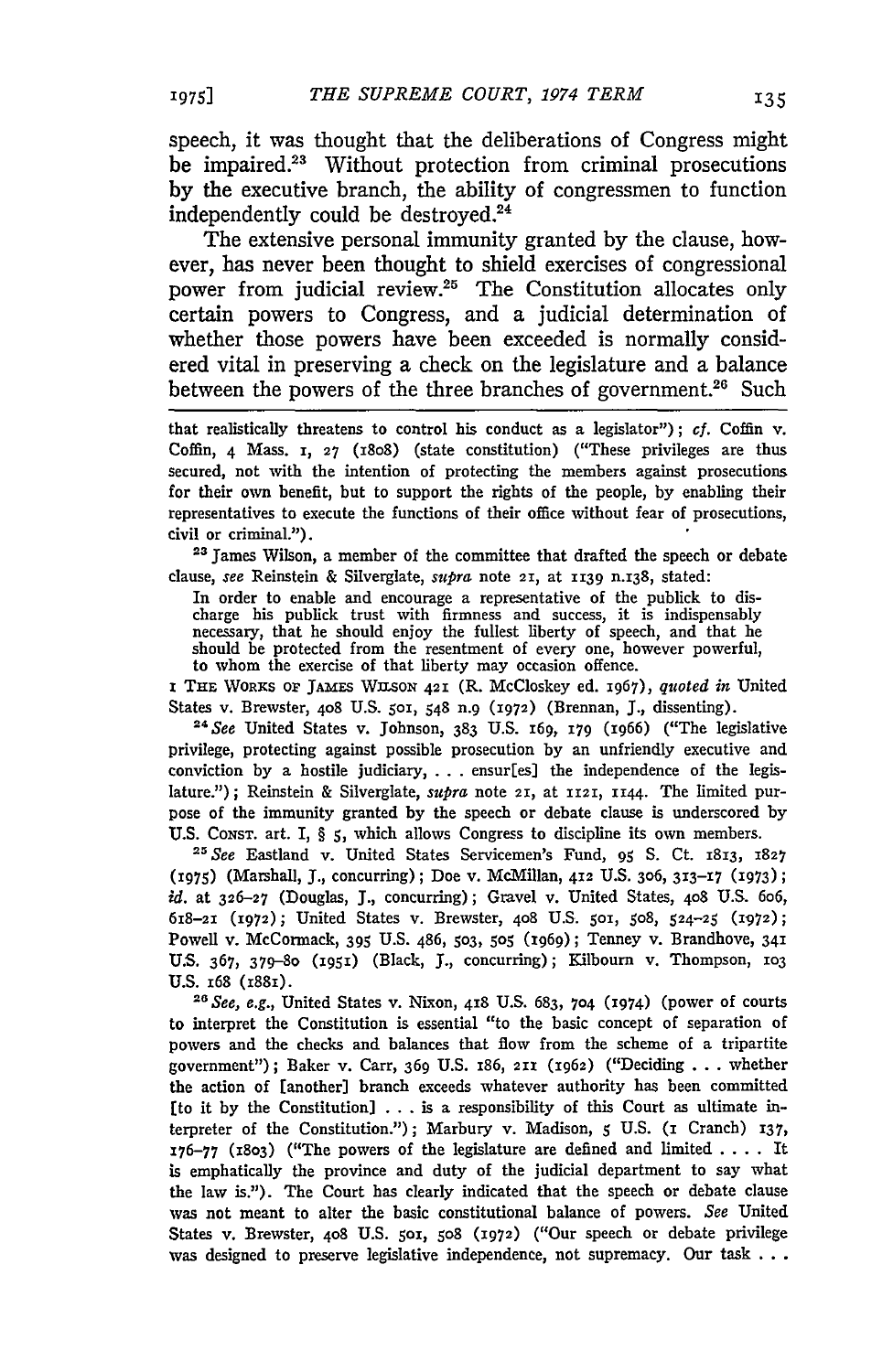a determination is entirely distinct from holding a congressman accountable for a speech or inquiring into his motivations for a vote, the types of situations that the speech or debate clause was designed to prevent.<sup>27</sup> The Supreme Court has clearly recognized this distinction in the past, stating that, when constitutional rights can be protected 28

without proof of a legislative act or the motives or purposes underlying such an act [and] [n]o threat to legislative independence [is] posed, . . . Speech or Debate Clause protection [does] not attach.

The majority opinion in *Servicemen's Fund* took a different and somewhat novel view of the purpose of the speech or debate clause. Rather than directing attention to whether judicial review of the subcommittee subpoena would necessitate inquiry into motive or infringe on legislators' independence, the Court concerned itself with the disruption and delay of the legislative process that judicial review of the subpoena might cause. In one of several references to this problem,<sup>29</sup> the Chief Justice wrote:<sup>30</sup>

This case illustrates vividly the harm that judicial interference may cause. A legislative inquiry has been frustrated for nearly five years during which the Members and their aide have been obliged to devote time to consultation with their counsel concerning the litigation, and have been distracted from the purpose of their inquiry. The Clause was written to prevent the need to be confronted by such "questioning" **....**

The Chief Justice's reluctance to tolerate the inescapable delay and disruption caused by judicial review suggests that the import of *Servicemen's Fund* is not simply that particular defendants were immune from suit, but rather that pre-enforcement review of a congressional subpoena may not be available at all.<sup>31</sup>

**28** Gravel v. United States, **408** U.S. 6o6, **621 (1972).** *See also* Eastland v. United States Servicemen's Fund, **95** S. Ct. **1813, 1827 (x975)** (Marshall, **J.,** concurring); Powell v. McCormack, 395 U.S. 486, 505 (x969).<br><sup>29</sup> *See* 95 *6*. Ct. at 1821, 1824-25 n.16, 1825 & n.17.<br><sup>30</sup> *Id.* at 1825.

**<sup>21</sup>**Three members of the *Servicemen's Fund* majority had previously written

is to apply the Clause in such a way as to insure the independence of the **legis**lature without altering the historic balance of the three co-equal branches of Government."). *See also* Reinstein & Silverglate, *supra* note 21, at 1175.

*<sup>2</sup>See* United States v. Brewster, **408** U.S. **501, 525 (1972)** ("ET]he Speech or Debate Clause protects against inquiry into acts that occur in the regular course of the legislative process and into the motivation for those acts **....** [Blut [the privilege is] narrow enough to guard against ...excesses .**.. .);** United States v. Johnson, 383 U.S. 169, 180, 185 (1966) (speech or debate clause forecloses inquiry into congressman's motivations).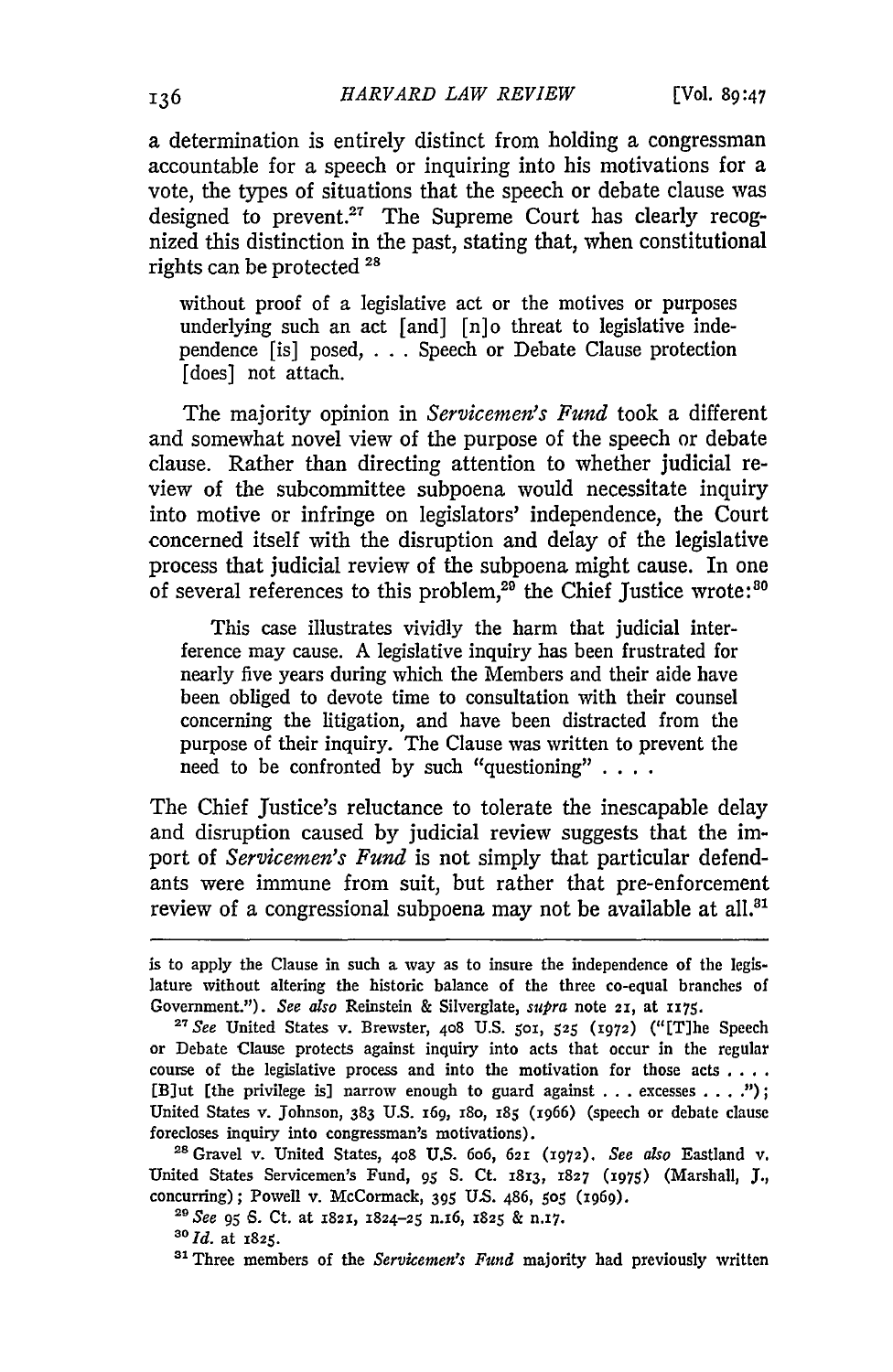The Chief Justice's brief discussion of *Kilbourn* is consistent with this suggestion. He contended that review of the arrest in *Kilbourn* was available only because the arrest was not "essential to legislating." **32** By contrast, he apparently considered a "routine subpoena" to be essential and thus immune from judicial review, regardless of the identity of the defendants.<sup>33</sup>

Justice Marshall, concurring in the judgment of the Court, disagreed with the majority's characterization of *Kilbourn.34* As previous cases had noted, the resolution authorizing the arrest in *Kilbourn* "was clearly legislative in nature." **"** Hence the decision to allow suit against the Sergeant at Arms had rested, not on the position that the arrest was inessential to the legislative process, but rather on a concern that the speech or debate clause not be used to deny entirely judicial review of the arrest. Justice Marshall emphasized that review of the constitutionality of the subpoena at issue in *Servicemen's Fund* should be available in a suit against other persons acting at the direction of the subcommittee or its counsel.<sup>36</sup>

opinions suggesting a rejection of the *Kilbourn* doctrine. In Doe v. McMillan, **412** U.S. 306 ('973), Chief Justice Burger and Justices Blackmun and Rehnquist dissented from the Court's decision that the speech or debate clause did not protect the Public Printer and the Superintendent of Documents, who printed and distributed a committee report at the direction of Congress, *see id.* at 315-17. The Chief Justice's separate opinion emphasized that the Printer "is simply the extended arm of the Congress itself, charged by law with executing congressional commands," *id.* at 331, a description that would have applied as well to the Sergeant at Arms in *Kilbourn.* Justice Blackmun's opinion, in which the Chief Justice joined, stressed that the committee report represented "legitimate legislative activity," which should be protected at each step in the sequence from authorization to printing and distribution. *Id.* at **332.** Justice Rehnquist, joined by the Chief Justice and Justices Stewart and Blackmun, argued that, if members of Congress would have been immune for publishing and distributing the report, then functionaries carrying out these congressional directives should also be immune. *See id.* at 342. It is interesting to note that Justice Stewart later joined Justice Marshall's concurrence in *Servicemen's Fund,* which emphasized the importance of the *Kilbourn* functionary doctrine.

**32 95 S.** Ct. at 1824, *quoting* Gravel v. United States, 408 U.S. 6o6, **621 (1972).** *s See 95* S. Ct. at 1824.

*" See id.* at **1827-28** (Marshall, J., concurring). **5** Gravel v. United States, **408** U.S. 6o6, **618 (1972),** *quoted in* Doe v. Mc-Millan, **412** U.S. 306, **315** n.9 (1973).

*" See 95* **S.** Ct. at **1826-29** (Marshall, **J.,** concurring). The fact that Justice Marshall felt compelled to write a concurrence discussing an issue not presented in the case -- the permissibility of suit against potential defendants not then before the Court -indicates a concern that the *Servicemen's Fund* majority opinion might be taken as a rejection of the *Kilbourn* functionary doctrine.

In a brief dissenting opinion in *Servicemen's Fund,* Justice Douglas argued that a balancing test should always be employed when constitutional rights are implicated, regardless of whether the defendants are congressmen or functionaries. *See 95* S. Ct. at **1829.** This position has the advantage of not allowing the avail-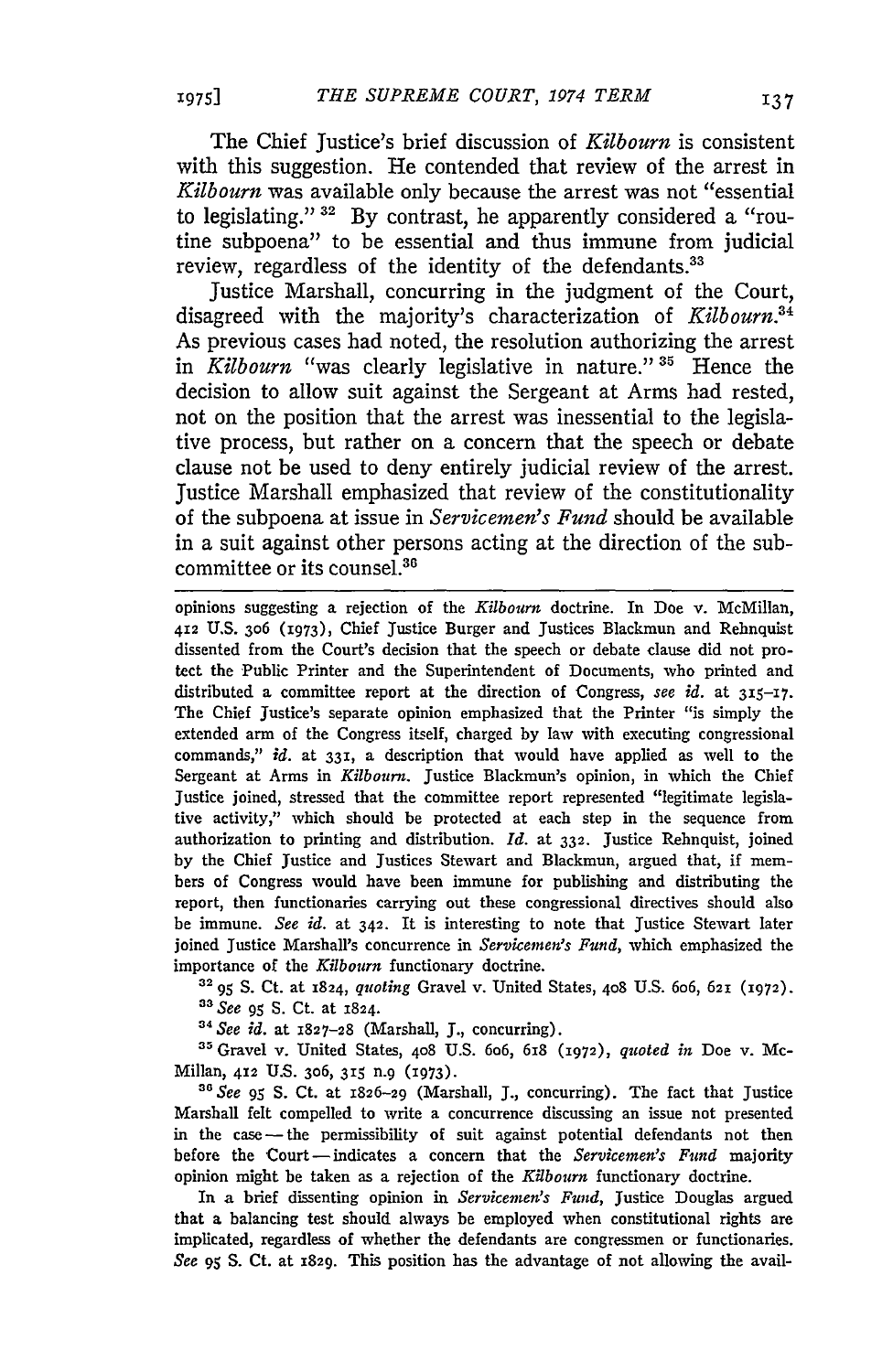Although it is true that pre-enforcement judicial review of a congressional subpoena in a suit against a functionary will delay the legislative process, it seems unlikely that the duration of this delay would exceed that entailed if similar issues were raised in a criminal trial for contempt of Congress. When a subpoena is directed to a person wishing to challenge it, he may refuse to comply and litigate his objections if prosecuted for contempt.<sup>37</sup> As a result, Congress is denied the information sought until the objections are adjudicated.

To be sure, a rule that a contempt prosecution should provide the exclusive forum for litigating the validity of a subpoena<sup>38</sup> may provide a useful filter against frivolous challenges that would not be available if pre-enforcement review were allowed.<sup>30</sup> If a committee fears the possibility of frivolous objections to its subpoena, however, in many cases it will be able to force challenges to be litigated in a contempt proceeding merely by directing the subpoena to the person wanting to challenge it, rather than to a third party.40 Where such redirection is not possible, it may be questioned whether the desire to reduce frivolous challenges justifies foreclosing all judicial review.

Despite the legitimacy of the Chief Justice's concern with disruption of the legislative process, his incorporation of this concern into the speech or debate clause seems unfortunate. In determining whether to grant pre-enforcement review of congressional subpoenas, a court should consider not only the congres-

ability of review to depend on the fortuity of locating a proper functionary, but it might make it more difficult in practice to maintain the distinction between holding congressmen accountable for their speeches or votes and determining whether congressional powers have been exceeded, *see* pp. 135-36 *supra.*

*" See, e.g.,* Barenblatt v. United States, **36o** U.S. **xo9 (1959);** Watkins v. United States, 354 **U.S. 178** (1957).

**<sup>38</sup>***See 95* S. Ct. at 1824-25 n.i6. It is the availability of contempt proceedings as a forum for litigation of challenges to the validity of subpoenas that has warranted the courts' refusal to provide pre-enforcement review. See United States v. Ryan, **402** U.S. **530, 532-33 (197x)** (grand jury subpoena); Cobbledick **v.** United States, **309** U.S. **323,** 324-26 **(i94o)** (same); Sanders v. McClellan, 463 F.2d 894, **899-900 (D.C.** Cir. **1972)** (congressional committee subpoena); Ansara v. Eastland, 442 **F.2d 751, 753-54** (D.C. Cir. **X971)** (same). When the contempt mechanism has not been available, the Supreme Court has recognized that some pre-enforcement review should be provided. *See* Eastland v. United States Servicemen's Fund, **95** S. Ct. **1813, 182o n.14 (1975);** United States v. Nixon, **418** U.S. 683, 691-92 (1974); Perlman v. United States, 247 U.S. 7, 12-13 (1918).

<sup>39</sup> See United States v. Nixon, 418 U.S. 683, 690-91 (1974) (dictum); United States v. Ryan, **402 U.S. 530, 533 (197).**

<sup>40</sup> Thus in *Servicemen's Fund* the subpoena could have been directed to USSF. USSF asserted that it had in its possession the information that the subcommittee sought from the bank. *See* Joint Brief of Respondents at 4, Eastland v. United States Servicemen's Fund, 95 S. Ct. 1813 (1975).